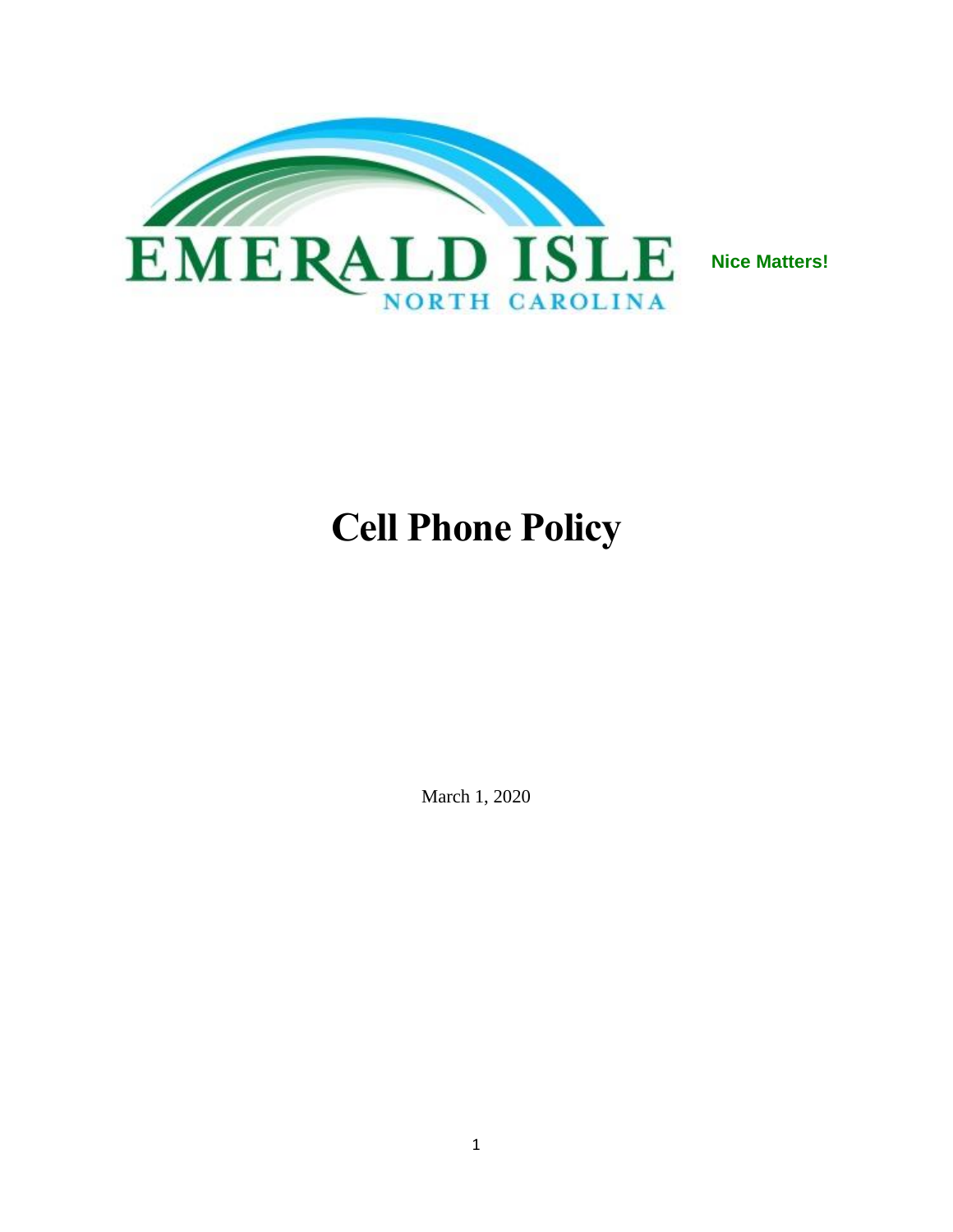#### **I. PURPOSE:**

Cell phone technology is a valuable communication tool for Town of Emerald Isle employees. Voice, text, and data functions-as well as other cell phone and smart phone features-make this tool necessary and effective for certain Town of Emerald Isle employees in transacting official Town of Emerald Isle business. The purpose of this policy is to outline legal requirements for electronic records regarding cell phone technology, as well as to establish policies around cell phone use by employees of Emerald Isle.

The Town of Emerald Isle reserves the right to review, audit and inspect information residing in or transferred over all information systems at any time with or without notice and that such access may occur during or after work hours. Such reviews may include auditing of use to make sure there is enough business use to merit the issuance of a Town cellphone stipend.

#### **II. CELLPHONES FOR PERSONAL USE**

The Town of Emerald Isle understands the need to be in touch with family and friends, however, personal cell phones should not be used to the point that it distracts an employee from serving its citizens and customers. Personal calls during work hours, regardless of phone used can interfered with employee productivity, safety, and may be distracting to others. Employees are encouraged to make personal calls during breaks and lunch and to ensure that friends and family members are aware of the Town's policy. Employees shall refrain from use of their personal cell phones during customer transactions, dealings with citizens, and during all Town meetings and minimize the use during working hours. Use of a personal cell phone includes talking, texting, and surfing the web.

Employees are encouraged to speak with their department heads if an emergency situation requires an employee to be in constant contact with a family member. Such situations will be allowed unlimited access to ensure open communication between employee and family to ensure their wellbeing.

Abuse of cell phone privileges could result in loss of cell phone privileges, as well as disciplinary action in accordance with Article IX of the Town of Emerald Isle Personnel Policy.

### **III. ELECTRONIC MESSAGES AS PUBLIC RECORD**

Public records include anything created in the course of public business *regardless of format*. Town of Emerald Isle business that is conducted on a cell phone is subject to public record law. Any record made or received in the transaction of public business is subject to public access unless an exception applies. Records created by government staff on personal devices are public records if the content involves public business. Electronic messages, including texts and emails, are considered public record under North Carolina General Statutes Section 132 and will be managed as such.

#### *G.S. § 132-1(a)*

*"Public record" or "public records" shall mean all documents, papers, letters, maps, books, photographs, films, sound recordings, magnetic or other tapes, electronic data-processing records, artifacts, or other documentary material, regardless of physical form or characteristics, made or received pursuant to law or ordinance in connection with the transaction of public business by any agency of North Carolina government or its subdivisions.*

Retention schedules for electronic records may vary by department and/or topic. Content created by Town of Emerald Isle staff, elected officials, appointed board members, and volunteers conducting town business is subject to state retention schedules.

In certain circumstances it is possible for an employee to be required to turn their cell phone over to Town Administration, law enforcement, and/or the court system.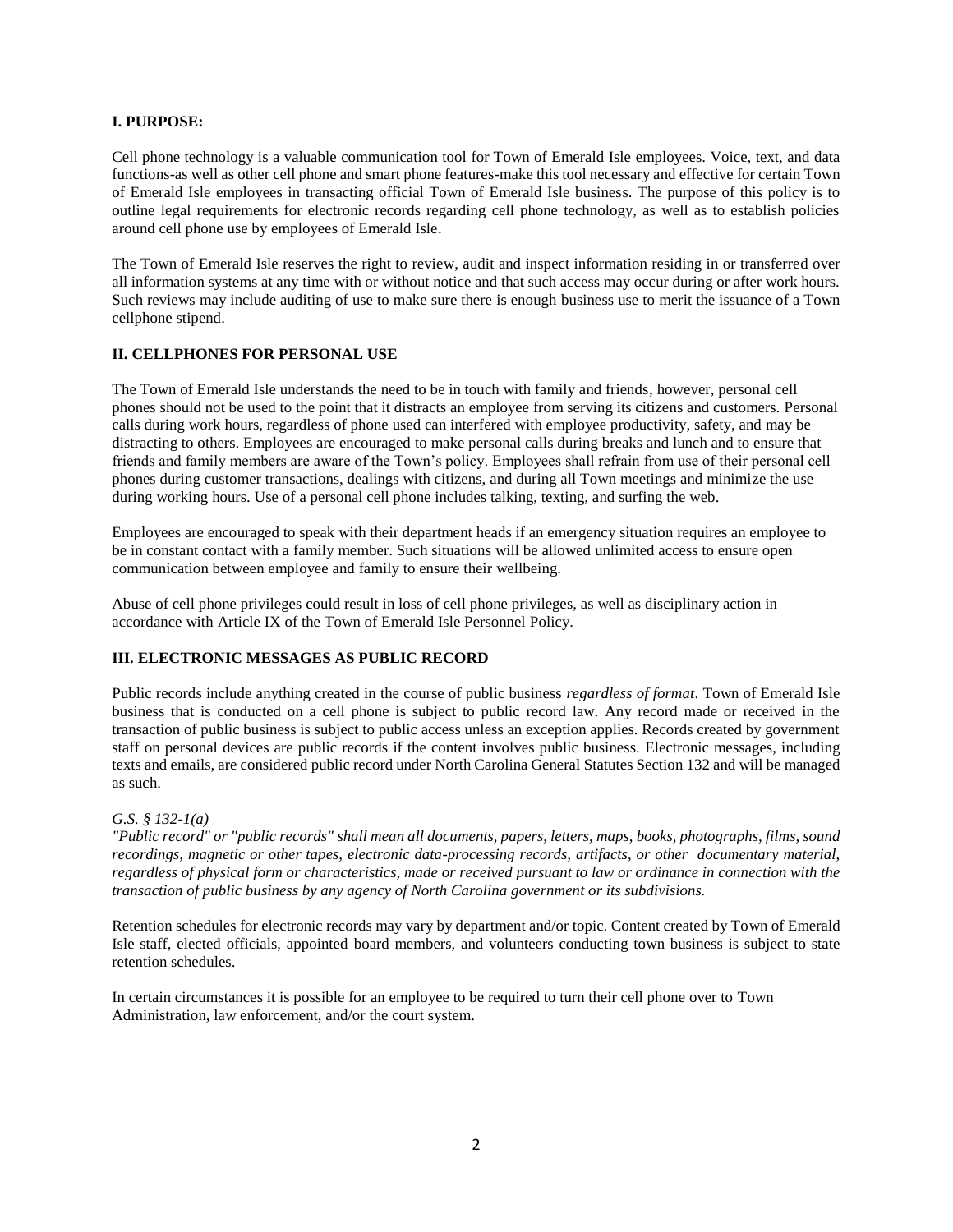#### **III. EMPLOYEE CELL PHONE STIPEND**

Requests for a cellphone stipend shall be submitted to, and approved, by the Department Head or designee prior to their procurement. These requests may be submitted during the normal budget review process or at other times provided that appropriate funding is identified.

Employees deemed by department managers as requiring cell phones to perform their work will receive a stipend to compensate for business use of an employee purchased, employee owned, and employee operated cell phone.

All Employees that conduct official Town of Emerald Isle business on their personal cell phone, whether receiving a stipend of not, are subject to public records laws (G.S. 132).

Requirements for the stipend include:

- Employees must retain an active cell phone contract as long as they receive a cell phone stipend. Department heads retain the right to receive a copy of an employee's cell phone payment invoice to verify an active contract.
- Employees are responsible for all costs related to the phone including accessories.
- The Town makes no distinction between brand or type of phone that an employee may choose to use.
- The Town of Emerald Isle is not responsible for any damages that occur to an employee's personal cell phone.
- Any costs incurred over and above the stipend are the responsibility of the employee.

The stipend is granted based on a 3-tier system. However, the department managers are ultimately responsible for approving employee's stipends. Explanations of the tiers are below.

| Tier I<br>stipend)                 | (S60) | monthly        | The employees in this tier are required by their department managers to be available<br>24 hours a day, 7 days a week.                                                             |
|------------------------------------|-------|----------------|------------------------------------------------------------------------------------------------------------------------------------------------------------------------------------|
| Tier II<br>stipend)                |       | (\$30 monthly) | The employees in this tier have a frequent need to be in communication with their<br>department managers, contractors, etc. during work hours and often when they are off<br>duty. |
| Tier III (\$15 monthly<br>stipend) |       |                | The employees in this tier are sometimes required to be in communication with their<br>department managers, contractors, etc. during work hours and when they are off duty.        |

#### *Eligibility for Cell Phone Stipend*

Eligibility is determined by Department Managers. Therefore, Department Managers are responsible for determining the need for eligible employees prior to employees receiving or applying for the stipend.

General eligibility involves:

Acknowledgement of receiving the TOEI Cell Phone Policy and completion of the necessary forms must be completed before employees receive a cell phone stipend.

#### **IV. TAXABLE FRINGE BENEFITS**

The Town has developed this program to assist employees based on their need for cell phones within their current job requirements.

IRS rules require employers to substantiate the non-compensatory business purpose for a cell phone or cell phone stipend. It is the Town's intention to only issue stipends for non-compensatory business purposes.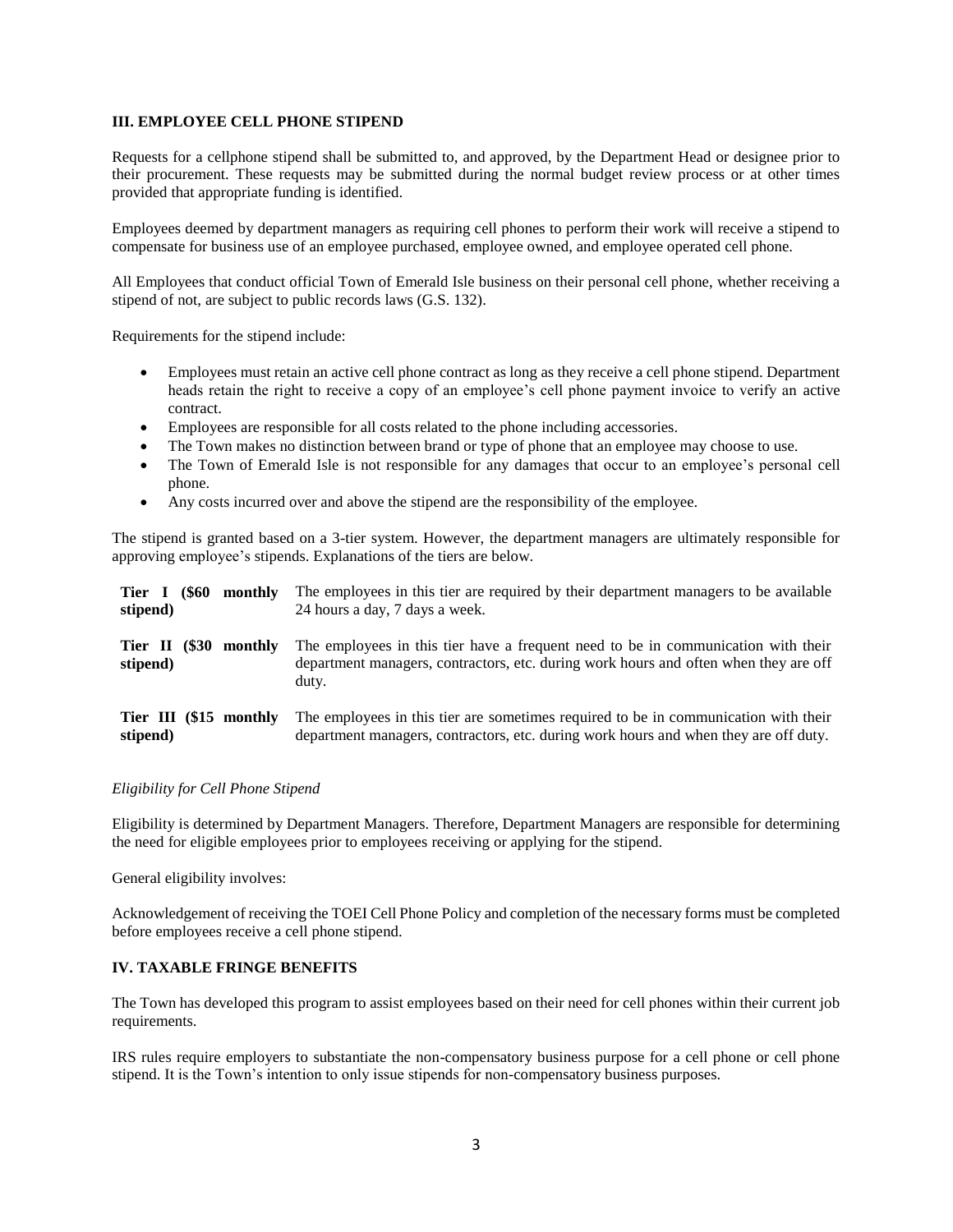It is the desire of the Town to comply with IRS regulations regarding the taxation of any fringe benefit. According to the IRS Code Section  $280F(d)(A)(v)$ , created in 1989, cell phones were considered " listed property" and were designated by the IRS as lending themselves easily to personal use. Section 2043 of the Small Business Jobs Act of 2010, Publication L. No. 111-240 removed the requirement that employer provided cell phones given for business use be considered "listed property". IRS Notice 2011-72 "Tax Treatment of Employer-Provided Cell Phones" and IRS Memo SBSE-04-0911-083 provide guidance for employers who provide cell phones or cell phone stipends to their employees. This policy is, to the best of our knowledge, in agreement with these provisions.

#### **V. DEPARTMENT DISCRETION OF CELL PHONE POLICY**

Department managers may implement a department specific cell phone policy. Department specific policies must be approved by the Town Manager and/or the respective departments' governing boards.

#### **VI. GENERAL CELLPHONE USE GUIDELINES**

When using a cellular telephone, employees should consider safety. Use of a cellular telephone while operating a motorized vehicle is strongly discouraged. Employees should plan to allow placement of calls prior to driving or while on rest breaks. When an employee must use their cellular telephone while driving, they should use hands free mode, keep conversations brief, avoid unnecessary calls, and no calls should be made if driving is hazardous. If it is necessary for the employee to read or write while taking the call, the employee should pull off the road.

Employees using cellular telephones shall maintain professional conduct during conversations. Cellular telephones are operated through radio frequencies, and are therefore subject to the Federal Communications Commission Rules and Regulations. Discussions of topics that are inappropriate or confidential either by law, Town policy, or for other reasons, should never be conducted via cellphone.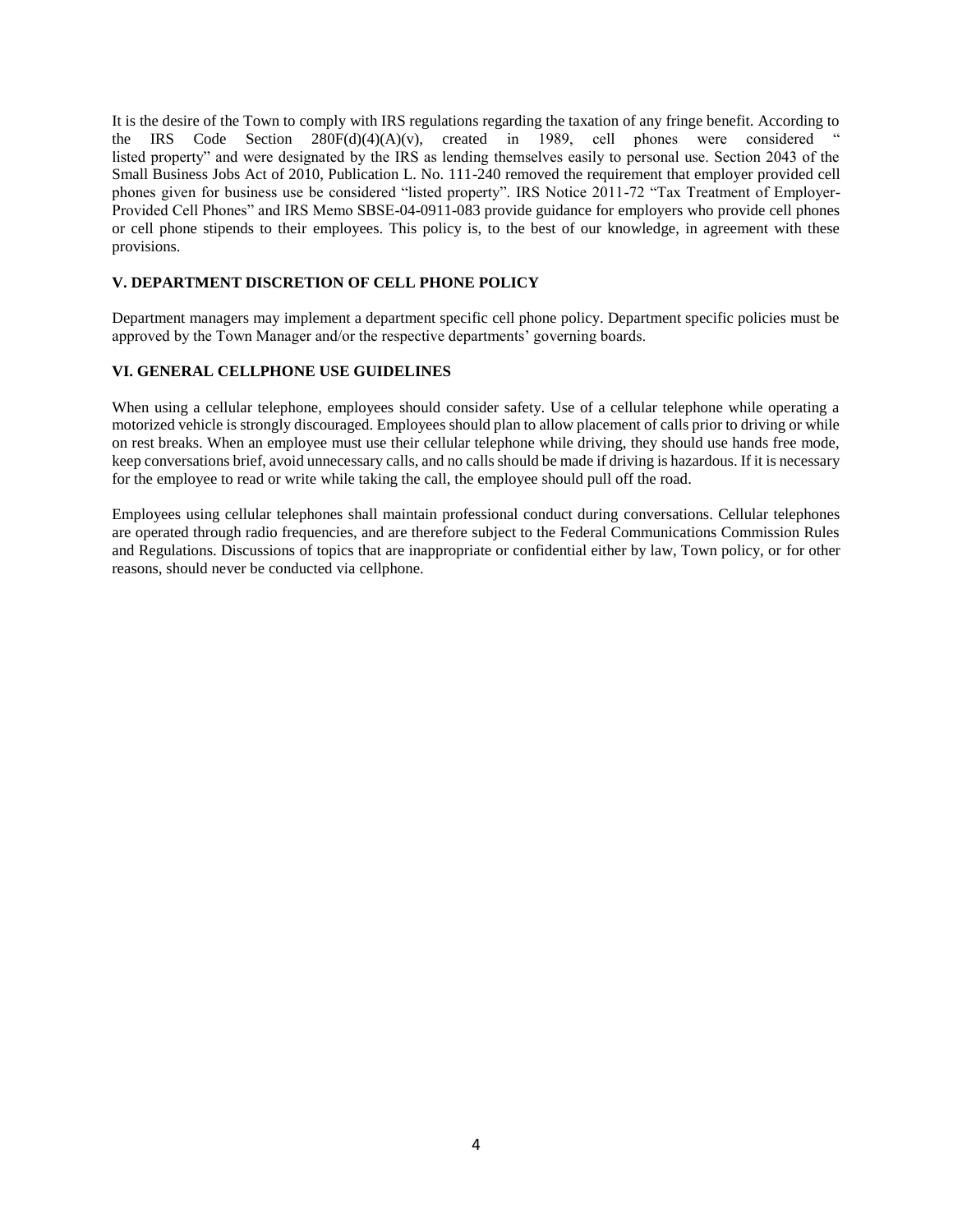### Town of Emerald Isle Employee Cell Phone Policy Acknowledgement and Agreement

| I have read, understand, and agree to comply with the Town of Emerald Isle Cell Phone Policy. I acknowledge that<br>my cell phone account records may in certain circumstances be considered public records in accordance with NC<br>General Statues and may need to be turned over to the Town upon request. |  |  |  |  |
|---------------------------------------------------------------------------------------------------------------------------------------------------------------------------------------------------------------------------------------------------------------------------------------------------------------|--|--|--|--|
| <b>Employees Signature</b>                                                                                                                                                                                                                                                                                    |  |  |  |  |
|                                                                                                                                                                                                                                                                                                               |  |  |  |  |

Department Managers Approval Signature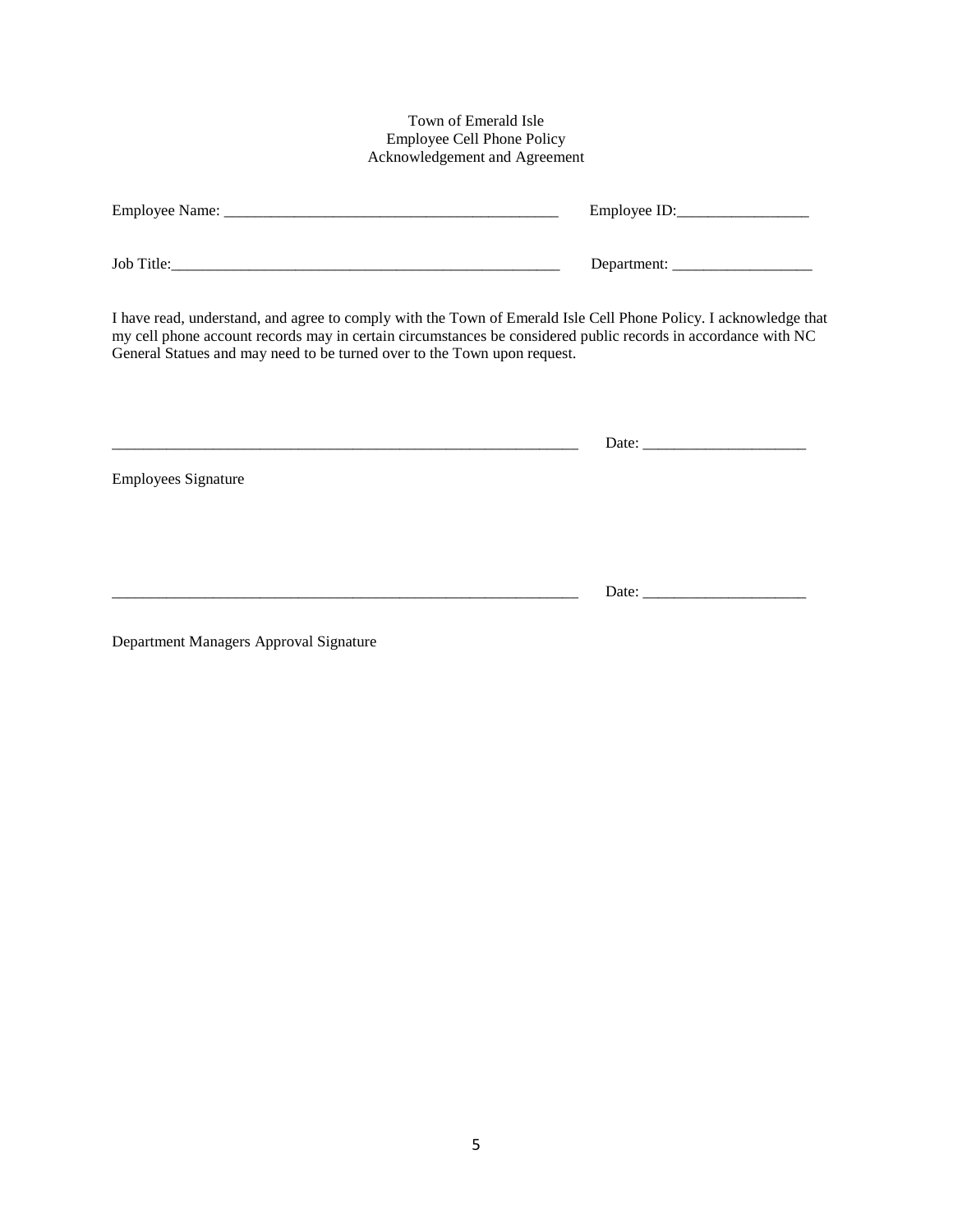

**Town of Emerald Isle** 7500 Emerald Drive Emerald Isle, NC 28594

252-354-3424 voice 252-354-5068 fax

[www.emeraldisle-nc.org](http://www.emeraldisle-nc.org/)

**Mayor** Eddie Barber

**Mayor Pro-Tem** Floyd Messer, Jr.

### **Board of Commissioners** Candace Dooley

Steve Finch Jim Normile Mark Taylor

**Town Manager** Matt Zapp



# **Cell Phone Agreement (Tier I)**

This agreement is made and entered into this \_\_\_\_\_\_ day of \_\_\_\_\_\_\_\_\_\_\_\_, 2020 by the Town of Emerald Isle, hereinafter called the "Town" and Town of Emerald Isle Employee, hereinafter called the "Employee".

The Town agrees to pay Employee a sum, not to exceed sixty (\$60.00) dollars a month, towards the cost of their cell phone service. All charges over the sixty (\$60.00) dollars will be the responsibility of the Employee.

The Employee agrees to keep their cell phone service active at all times and maintain the phone in good working order. Failure to maintain an active account is grounds for disciplinary action.

The Town agrees that employee may use his/her cell phone for work as well as personal use.

The contract with the cell phone company will be in the name of the Employee and Employee will be responsible for paying any and all charges for his/her cell phone.

Upon agreement to receive the monthly stipend, the Employee agrees and acknowledges that the physical phone and phone records are considered public records under the North Carolina General Statues Section 132.

Additionally, the Employee acknowledges that they have read the Town of Emerald Isle Cell Phone Policy.

If for any reason the Employee leaves the Town of Emerald Isle, this agreement will be null and void.

Town of Emerald Isle

\_\_\_\_\_\_\_\_\_\_\_\_\_\_\_\_\_\_\_\_\_\_\_\_\_

\_\_\_\_\_\_\_\_\_\_\_\_\_\_\_\_\_\_\_\_\_\_\_\_\_\_\_\_

\_\_\_\_\_\_\_\_\_\_\_\_\_\_\_\_\_\_\_\_\_\_\_\_\_\_\_\_

\_\_\_\_\_\_\_\_\_\_\_\_\_\_\_\_\_\_\_\_\_\_\_\_\_\_\_\_

Employee

Department Manager

Town Manager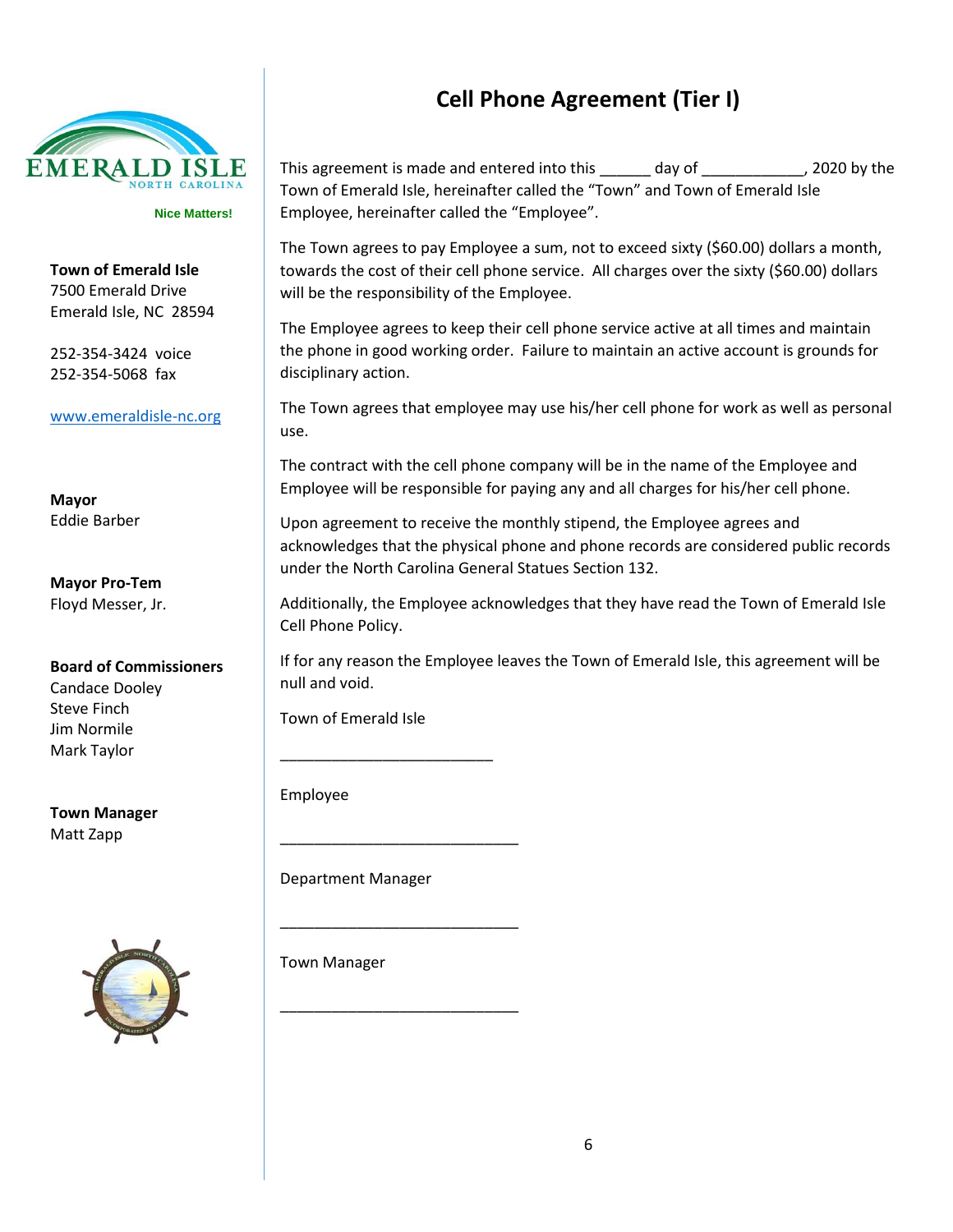

**Town of Emerald Isle** 7500 Emerald Drive Emerald Isle, NC 28594

252-354-3424 voice 252-354-5068 fax

[www.emeraldisle-nc.org](http://www.emeraldisle-nc.org/)

**Mayor** Eddie Barber

**Mayor Pro-Tem** Floyd Messer, Jr.

**Board of Commissioners** Candace Dooley Steve Finch Jim Normile Mark Taylor

**Town Manager** Matt Zapp



# **Cell Phone Agreement (Tier II)**

This agreement is made and entered into this \_\_\_\_\_\_ day of \_\_\_\_\_\_\_\_\_\_\_\_, 2020 by the Town of Emerald Isle, hereinafter called the "Town" and Town of Emerald Isle Employee, hereinafter called the "Employee".

The Town agrees to pay Employee a sum, not to exceed thirty (\$30.00) dollars a month, towards the cost of their cell phone service. All charges over the thirty (\$30.00) dollars will be the responsibility of the Employee.

The Employee agrees to keep their cell phone service active at all times and maintain the phone in good working order. Failure to maintain an active account is grounds for disciplinary action.

The Town agrees that employee may use his/her cell phone for work as well as personal use.

The contract with the cell phone company will be in the name of the Employee and Employee will be responsible for paying any and all charges for his/her cell phone.

Upon agreement to receive the monthly stipend, the Employee agrees and acknowledges that the physical phone and phone records are considered public records under the North Carolina General Statues Section 132.

Additionally, the Employee acknowledges that they have read the Town of Emerald Isle Cell Phone Policy.

If for any reason the Employee leaves the Town of Emerald Isle, this agreement will be null and void.

Town of Emerald Isle

\_\_\_\_\_\_\_\_\_\_\_\_\_\_\_\_\_\_\_\_\_\_\_\_\_

\_\_\_\_\_\_\_\_\_\_\_\_\_\_\_\_\_\_\_\_\_\_\_\_\_\_\_\_

\_\_\_\_\_\_\_\_\_\_\_\_\_\_\_\_\_\_\_\_\_\_\_\_\_\_\_\_

\_\_\_\_\_\_\_\_\_\_\_\_\_\_\_\_\_\_\_\_\_\_\_\_\_\_\_\_

Employee

Department Manager

Town Manager